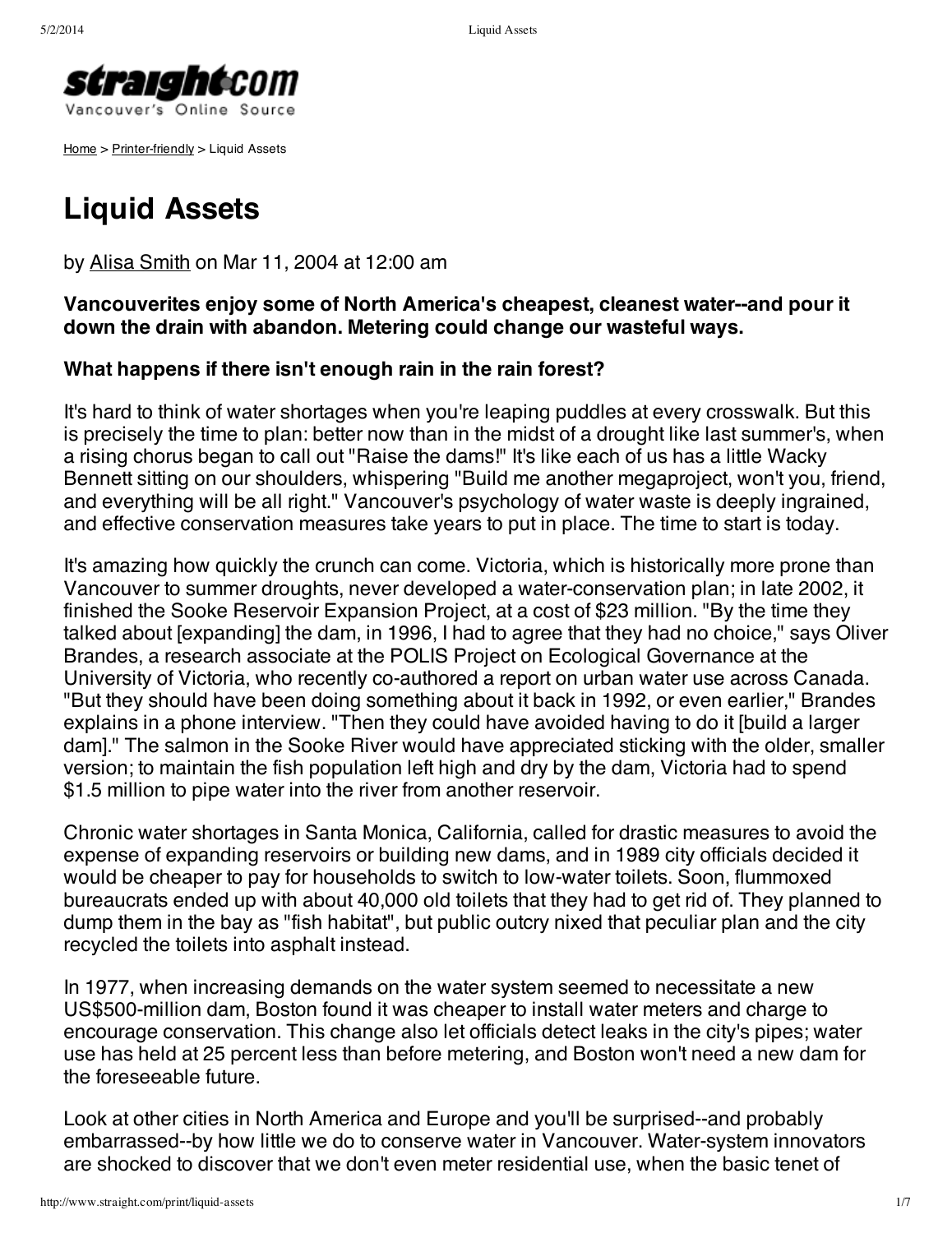utilities experts is: "You must measure it to manage it."

"We're not Arizona" is the countering mantra here, which is true enough. Vancouverites don't need to go to the conservation extremes that a desert climate demands. But our water supply isn't limitless, as last summer's drought proved. Plus, the Lower Mainland's population is growing rapidly: in 2002 it stood at just over two million, up from 1.6 million a decade earlier. Between 1965 and 2002, per capita daily water use increased by 40 litres to 578, according to the Greater Vancouver Water District. (The good news: that's markedly lower than 1985, when it spiked to 743 litres.)

During that same period, total water use more than doubled, from 461 million litres per day to 1.168 billion. On the horizon to keep us liquid: new infrastructure to pump more water from Coquitlam Lake (price tag \$342 million, according to the Vancouver Sun), and a bigger dam and reservoir at the Seymour watershed (\$444 million). As usual, ecological costs--such as lost fish habitat downstream and decreased water quality from silt stirred up by new construction--don't make it onto the balance sheet.

The call to account came last summer, and it jolted the rain-forest dwellers. "We went into [emergency] response level 2, level 3, level 4--we had to make up level 5," says Johnny Carline, water-district commissioner and chief administrator of the Greater Vancouver Regional District. He's sitting in his Burnaby office overlooking the mountains surrounding Coquitlam Lake, one of the region's three major water sources and the site of one of six GVRD dams.

Although Vancouverites have a reputation for being environmentally minded, the regional district fielded a steady flow of calls last summer from residents demanding more water, no matter what. "I was surprised by the number of people who felt that way," says Andrew Marr, a senior engineer in the Demand Side Management division of the GVRD's policy and planning department, in a phone interview. "We could build a water system that would let you waste as much as you wanted, but why promote that? It's analogous to traffic. We could build a 20-lane highway between here and Abbotsford, but the cost of that--economically, environmentally- well, for most people, that just won't do."

## THE CASE FOR METERING

For now, the response of the man overseeing our water supply is to assure us that 2003 was a freak occurrence. "Snow pack was way down, and we had 15 percent of the water supply offline for repairs. There may be dry summers again, but nothing like that," Carline says. "However, we have decided to revisit our [crisis] response plan."

Crisis management is entirely different from conservation. In the United Kingdom, officials are doing long-term water planning based on the effects of global warming. In the last 13 years, they've gone from metering one percent of the country's households to 22 percent. The principle is basic: charge people for water and they'll use less of it.

But Britain is learning that lifestyle aspirations can have a powerful pull the other way: despite metering, overall water use has remained about the same. "We're picking up bad habits from the Americans," says David Howarth on the phone from Worthing, England, where he heads the U.K. Environment Agency's National Water Demand Management Centre. "People never used to have power washers for their cars and sidewalks until a few years ago. And 'power showers' are becoming popular too." On the other hand, at least the new status-seeking water wasters aren't driving consumption upward.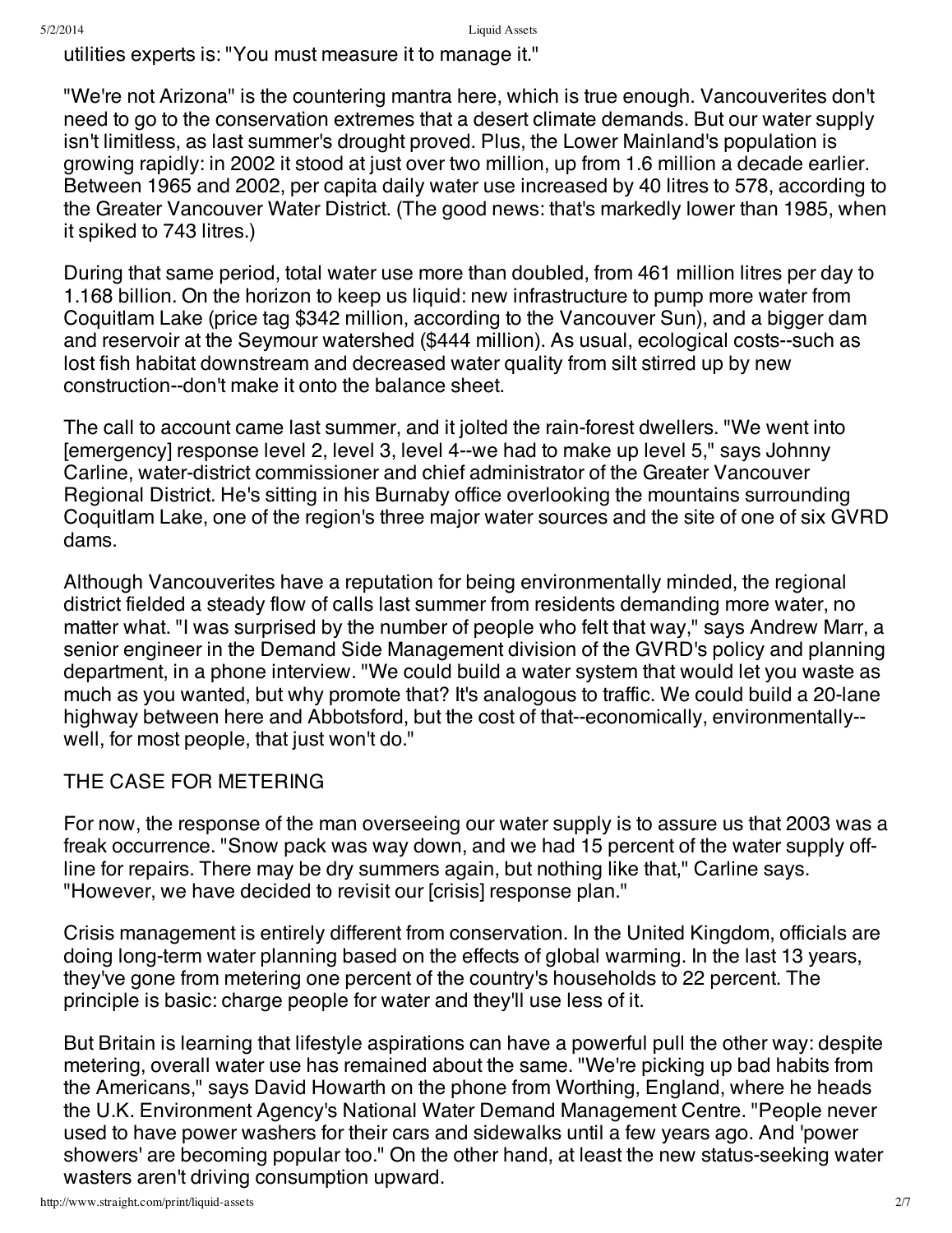5/2/2014 Liquid Assets

As a general rule, metering does save water. Look at Seattle: same climate as Vancouver, same eco-attitude, same type of water supply (mountain watersheds), but a different consumption pattern. With metering in place since--get ready for it--1891, Seattle residents use 19 percent less water per person than we do.

Meanwhile, the City of Vancouver charges a flat annual rate of \$271 per single-family dwelling, about the same as other Lower Mainland municipalities. Conservation advocates consider this a regressive form of pricing. Still, it's an improvement on the "decreasing block rate" structure, where the more you use, the less you get charged per unit of water. Greater Vancouver municipalities only phased that out in the past 10 years. (Industrial, institutional, and large commercial users have long been metered in the GVRD.)

New York City began a program of universal residential metering in the late 1980s; so far, it has installed some 600,000 meters, at a cost of US\$350 million. With help from another cityfunded program to install 1.3 million low-water toilets, water use has decreased by 15 percent over the past decade. The economic benefits have been substantial: New York avoided having to find new water sources and has put off building a waste-treatment and waterpumping station on the Hudson River. Even with the costs of the conservation program, the city has saved about \$230 million.

In semi-arid Denver, Colorado, where they achieved universal metering in 1993, average water use has increased by only five percent since 1979, while the customer base jumped by 20 percent, to 1.2 million in 2003. Denver's goal is to hold close to this line until 2050, when the city's service area runs out of room to build at an estimated 1.6 million people. Although metering cost the city \$38 million, most of the funds came from surcharges on taps in new developments. "Our philosophy is that growth must pay its own way," says Liz Gardener, conservation manager for Denver Water, on the line from her office.

Having meters also let Denver spot points in the system that were hemorrhaging water. The water utility noticed that the city zoo was its single largest customer. The problem wasn't thirsty elephants; it was leaky pipes. By fixing them and making a few other changes, the zoo cut its consumption by 50 percent. In comparison, Greater Vancouver officials have no way of keeping track. Amy Vickers, an internationally recognized water consultant in Amherst, Massachusetts, estimates that unmonitored systems lose between 15 to 30 percent of their water to leaks.

Denver also suffered during last summer's drought ("the worst in 300 years," Gardener says), but it responded with a 20-percent price hike. Despite having only 18 centimetres of rain in 2003, the city made it through by getting tough. Penalties for ignoring watering restrictions ran as high as \$1,000; compare this to Vancouver's measly \$100 third-time-offender fines, which were barely enforced despite the large number of suspiciously lush lawns on the West Side.

Not only that: Denver actually reduced the water supply to the homes of stubborn transgressors. "We have a metal device that looks like a LifeSaver that we can put in the pipes, which reduces the diameter to about the size of a pencil," Gardener says. "It would take about half an hour for a toilet to refill!"

There's likely no need for Vancouver ever to get this serious, you say. But cities must set firm goals to see results. In Copenhagen, Denmark, metering combined with price incentives plus a sense of personal responsibility has seen domestic water use decrease from 160 litres per person per day in 1989 to the current level of about 130, with a goal of 110 litres by 2011. It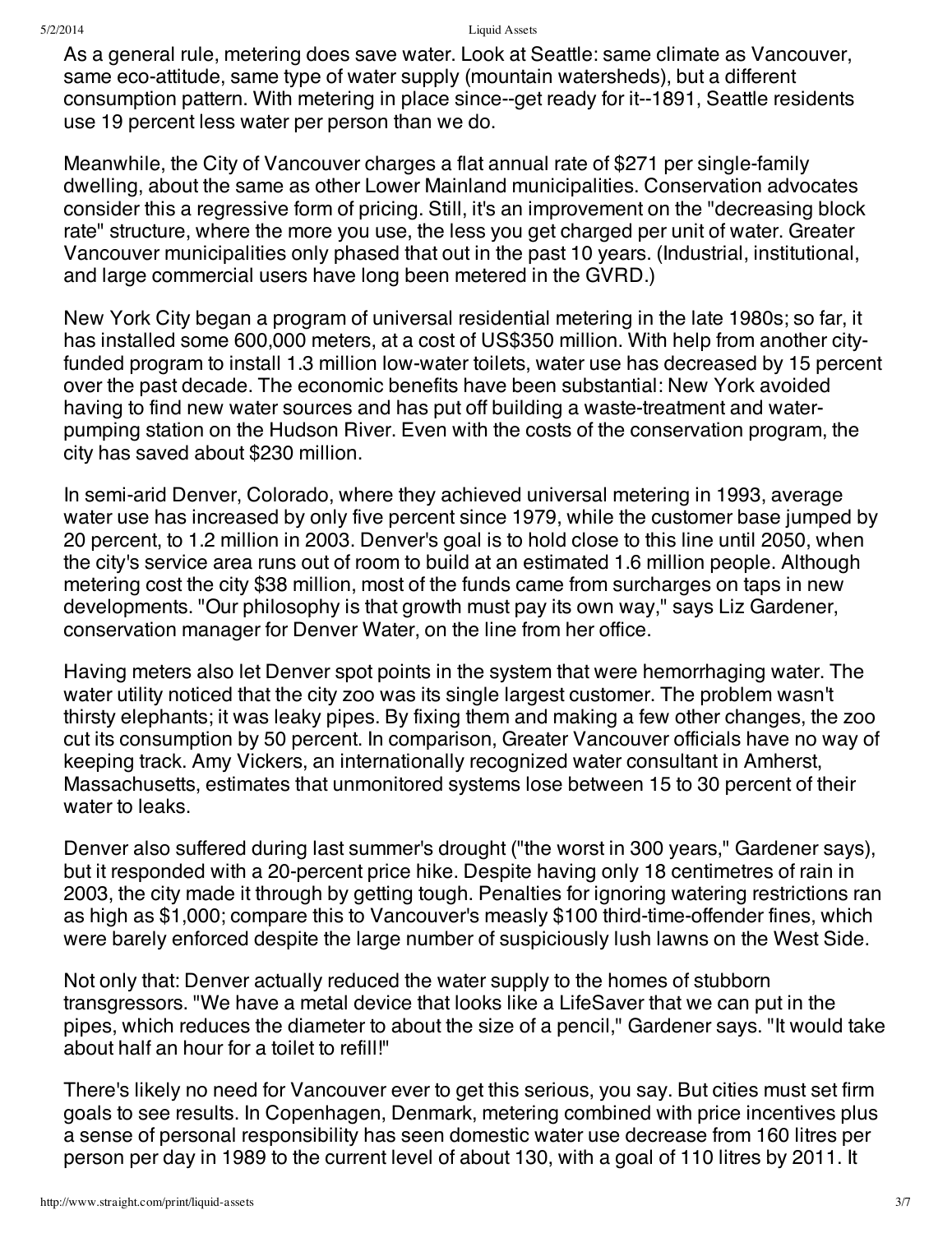really is that simple.

#### WHERE THE MONEY WENT

"The GVRD talks a lot about conservation, but they fail to take any aggressive actions," Hans Schreier, a professor of agroecology in UBC's faculty of agricultural sciences who specializes in watershed systems, says by phone from his office.

Well, no one can say they aren't studying the question. In the near future, the GVRD is slated to release a comprehensive drinking-water management plan; the economics of metering will be a major component.

"The time for universal metering is here," says GVRD administrator Carline. He pauses. "Or at least it is very close." He argues that people in Vancouver are reaching a state of epiphany where they will collectively endorse it, just like what happened with recycling. "There wasn't that great an economic argument for it [recycling]. But we have diverted 50 percent of all garbage from landfills now. It was the right thing to do."

The "economic argument" for metering is even less convincing, Carline says, because the GVRD has some of the continent's cheapest water rates. This makes the expense of metering harder to balance against future savings.

Without a public debate on water priorities, the money available for future projects is draining in questionable directions, local water activists argue. Think metering sounds expensive? GVRD politicians recently committed \$600 million to build the Seymour-Capilano Filtration Plant, which will rid the Seymour and Capilano water supplies of sediment caused by seasonal rainstorm runoff. By 2007, when the project is complete, annual household water rates will have jumped 25 percent to pay for its construction.

Proponents point to new Health Canada guidelines stating that drinking water should only have one NTU (nephelometric turbidity unit) of sediment, where the old number was five NTUs (which the Capilano reservoir, in particular, reaches occasionally, such as after a landslide during a storm).

However, there is a compelling argument that the filtration plant is unnecessary, or at least not adequately considered. Paul Hundal, a director of Vancouver's Society Promoting Environmental Conservation and a watershed watchdog, explains it over lunch at a restaurant near his Burnaby law office. Vancouver's water starts out clean, coming as it does from rain and snowmelt coursing through rivers in uninhabited mountain areas. Most other Canadian cities draw their water from lakes or rivers that have already had sewage and pollution dumped into them, he points out.

Hundal says Vancouver should have argued for an exemption from the new Health Canada sediment standards, which don't take these unique local conditions into account. Our sediment is just dirt, he argues, not the toxic ooze found in other cities' watersheds.

Several U.S. cities have successfully fought blanket standards for water treatment. In 1989, the federal Environmental Protection Agency decreed that all surface water used for drinking had to be filtered. Among a host of other requirements--such as minuscule or nonexistent levels of cryptosporidium, lead, PCBs, and arsenic--sediment could measure no more than five NTUs, a figure tightened to one NTU in 2002.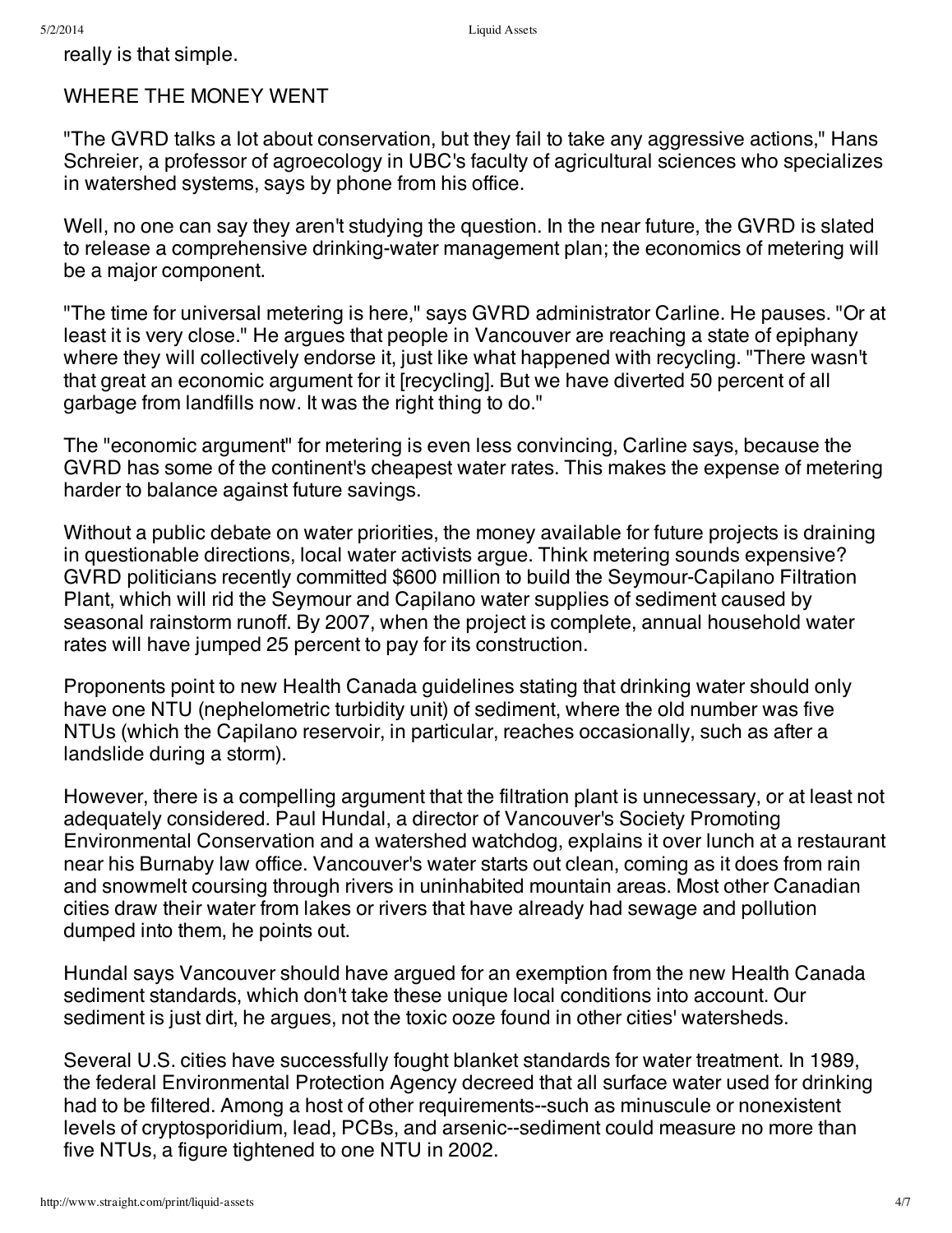5/2/2014 Liquid Assets

New York, for one, fought for a waiver and won the right not to filter the water from its Catskill/Delaware watershed, for as long as it can prove the process isn't necessary. Despite the fact that New York's drinking water partly comes from inhabited areas, city officials succeeded in avoiding filtration. In 1997, they committed \$1.4 billion over a decade to ensure the source area remains adequately clean and safe; for instance, they have reduced agricultural chemical runoff by educating farmers and creating buffer landscapes between farms and streams. Although the conditions in New York's watershed are clearly different than in Vancouver's, the point is that water safety hinges on a constellation of factors that need to be assessed on a case-by-case basis.

For \$600 million, Vancouver will have the best drinking water in North America, Carline says. Is it worth it? "It will be the champagne of tap water," he claims. "It's too bad that only about two percent of it will be used for drinking. The standard people have here for drinking water is very high indeed. If a few hundred people a year get stomach upsets, that's too much."

The end result: we'll be filling our toilets and washing our cars with the best water \$600 million can buy. "That's a huge expense," acknowledges Burnaby mayor Derek Corrigan, chair of the GVRD water committee and a supporter of the plan. "Any other expense, like metering, is going to have to queue behind that. So it'll be at least another five or 10 years."

## THE WATER BRIGADE

Not everyone is waiting around**.** Back in the mists of time--the 1970s--Langley City began installing meters in every residence, for a total of 4,125 today. People there are among the GVRD's stingiest users of water: 484 litres a day per capita in 2002. (The City of Vancouver stood at 632 litres daily.) Yet the GVRD continues to study the issue rather than act. "We are releasing our report, but to be honest we will continue to do studies on universal metering for some time to come," says Stan Woods, a senior engineer and project manager for the GVRD drinking-water plan.

Of the other municipalities, Surrey is the most aggressive, no doubt due to its rapid growth and the hope that it won't need to buy more water from the GVRD. (The GVRD administers the system and charges taxpayers, then sells water in bulk to each municipality.) Since 1998, all new residential construction in Surrey must include meters, and the city pays for any meters people volunteer to have installed, for a total of about 6,000 households so far; the program will be reviewed in 2005, and city council will consider universal metering after that.

West Vancouver now permits people to put in meters and pay by use, but each household must cover the approximately \$600 installation cost. SPEC's Paul Hundal lives in West Van, and he bought a meter as soon as he heard they were available. "I have made that money back already in savings in the two years since," he says.

Hundal notes, however, that he doesn't have the typical Kentucky-bluegrass lawn. Between June 1 to September 30, lawns use 40 percent of all water in Vancouver, even when commercial and industrial uses are included. That's where much of our \$600 million "champagne of tap water" will end up. This seems excessive, to say the least.

There are alternatives. "Why have a California garden, or an English garden?" asks Sharon Slack, head gardener of the Vancouver group City Farmer. "Why not have a British Columbia garden?" Native plants are already tolerant of the climate here, need very little extra watering, and can be very beautiful, even if locals overlook that sometimes. "The British explorers took many of our plants back to use in their gardens," Slack says by phone. "What we call skunk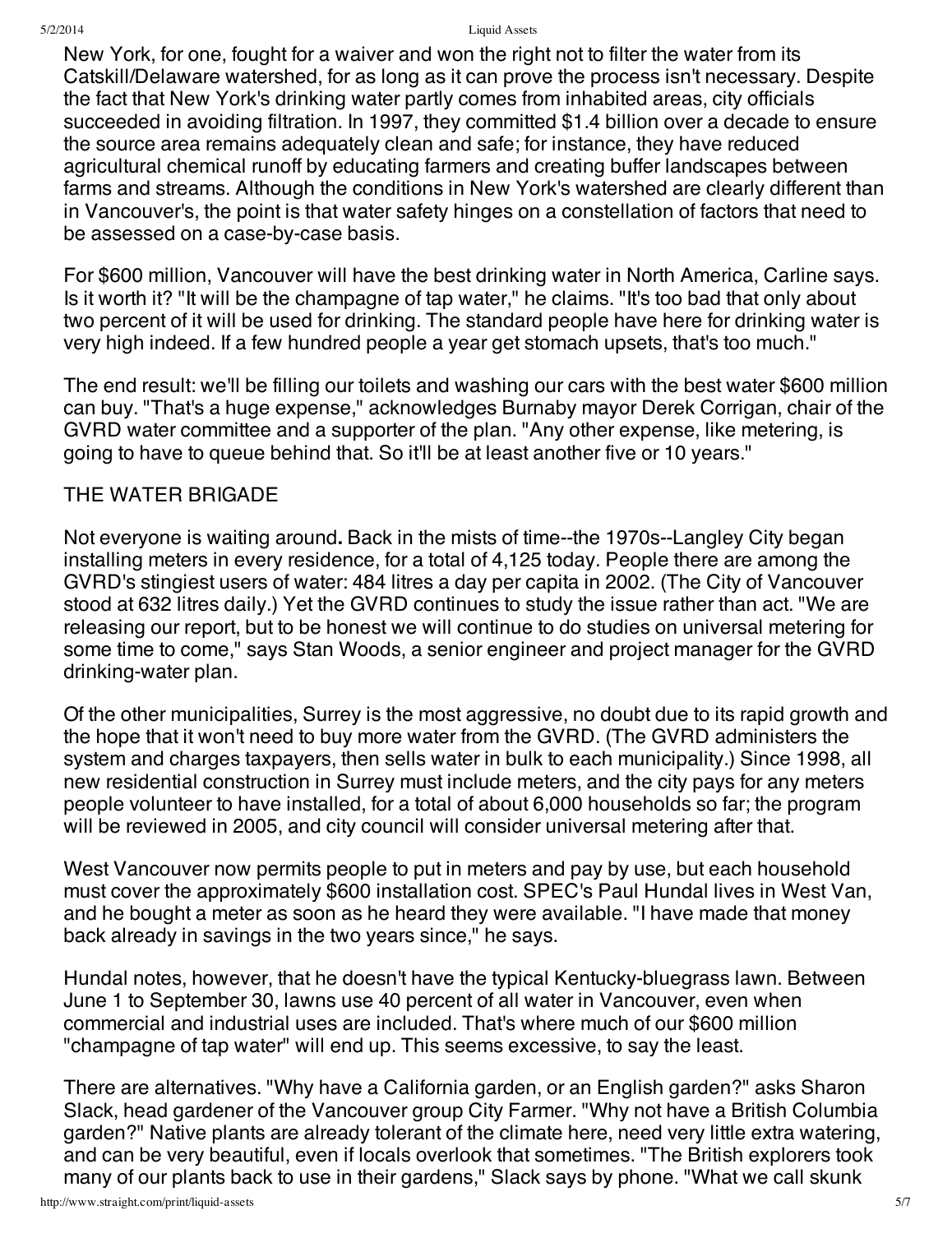cabbage, and wrinkle our noses at, the English call swamp lantern and plant at the edges of their ponds."

Professional gardener Eva Antonijevic specialized in lawn removal before she got a job in North Vancouver restoring the native plants of Mahon Park. "I did two or three of those [removals] a year," she says in a phone interview. "It's quite easy. You lay newspaper over the lawn, dress it with soil, and then landscape it. I would put in shrubs, patios, and brick paths," Antonijevic continues. "That's what I've done with my yard. It's really easy to take care of. Hardly anything needs extra watering."

The SPEC demonstration garden at Maple Street and West 6th Avenue illustrates these principles, as well as the use of rain barrels. "Even in August [2003] we hadn't run out of water," Hundal says. The City of Vancouver sells the 341-litre recycled-plastic containers- topped with mosquito screens--at a discount rate of \$60. (They cost \$135 to make.) It began the program in 1996, hoping to reduce summer water use, and it now moves about 500 barrels a year. But if the barrels are great for gardens, they won't do much for thirsty Kentucky bluegrass.

Coquitlam city councillor Diane Thorne, a member of the GVRD water committee, expresses frustration that grey-water recycling, where water from the bath, say, gets reused on lawns or to flush the toilet, is not allowed under provincial law. Rapidly growing Coquitlam is looking at adding 25,000 people in the Burke Mountain development alone over the next 20 years. It makes sense to build in environmental measures from the ground up, so developers can pay for them. "Believe me, they're [developers] not fighting it. They just want to move forward and build communities," Thorne says when contacted by phone.

Provincial officials will probably change the grey-water regulations fairly soon, according to the GVRD's Carline. Also in the pipeline: a sustainability report that will likely contain recommendations that all new developments be equipped with low-water toilets and fixtures, which will then go into public review over the next year. But it's like chipping away at an iceberg with a chisel. Hundal calls these measures "chump change" compared to metering and conservation pricing.

## DESPERATION LEADS TO INNOVATION

Winnipeg could soon be Canada's leading light in progressive taxation. Its problem: a shrinking population combined with an aging water and sewer system that will cost \$1.2 billion to replace. The old-school solution was to raise property taxes further, but this is a vicious circle that can drive more people and businesses out of the city. Instead, Winnipeg council recently commissioned a study from Victoria's Centre for Integral Economics on "tax shifting", which would actually decrease property taxes and make services reflect their true cost, encouraging environmentally responsible behaviour in the process. One result: metered water with an affordable base rate and a steep curve for higher use.

Tax shifting was laid out in the 1990s by Seattle-based NGO Northwest Environment Watch as a way to help calculate the value of services performed by Mother Nature and shift costs so that people and businesses save money when they do positive things like conserving water.

"As it stands, Vancouver does not pay the true cost of its water system," says Zane Parker, the Vancouver-based research director of Victoria's Centre for Integral Economics, a nonprofit think tank. Our water is cheap partly because it is piped by gravity from the mountains, rather than being electrically pumped. Also, the fact that our water is unpolluted to begin with, and